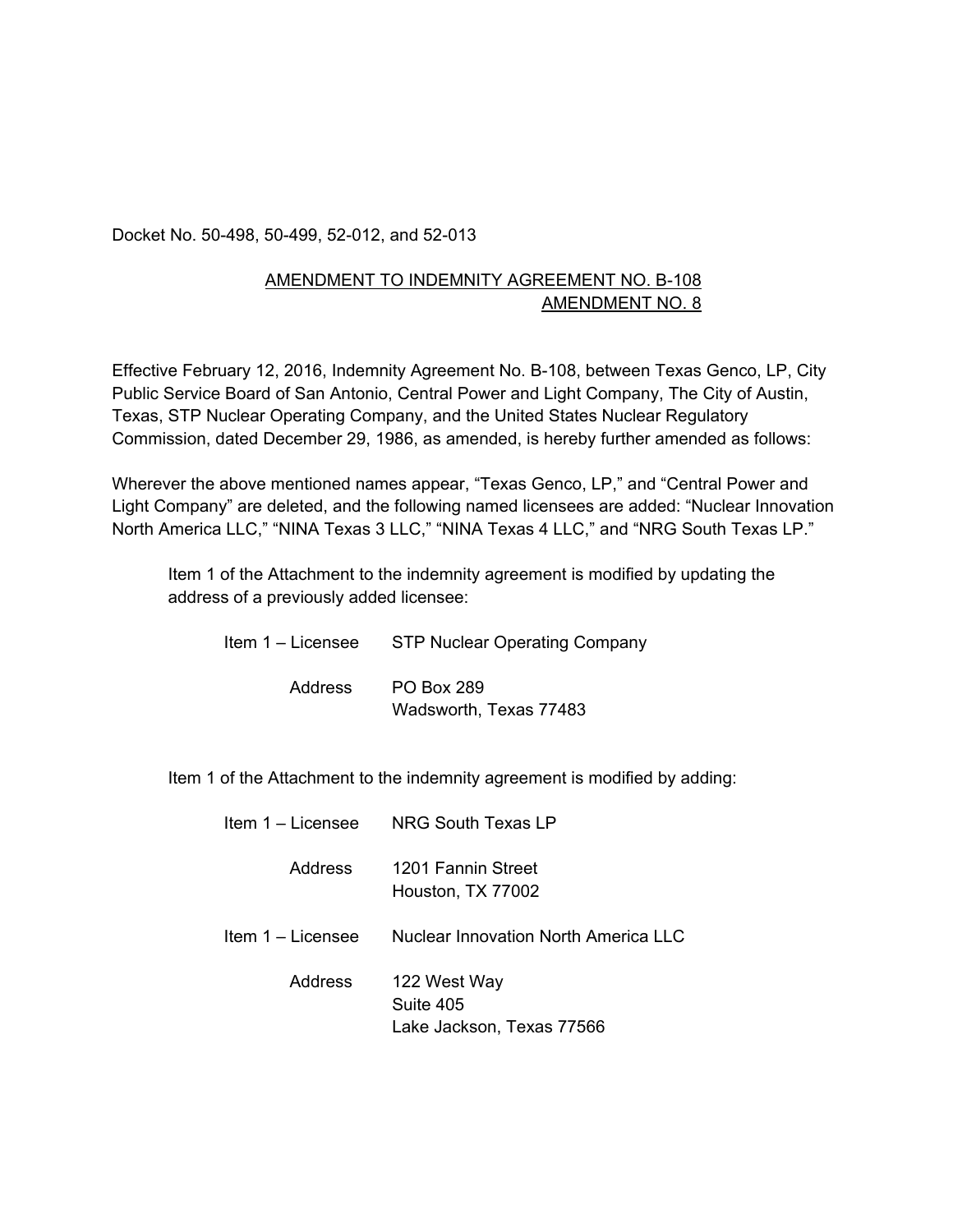| Item 1 - Licensee | NINA Texas 3 LLC                                       |
|-------------------|--------------------------------------------------------|
| Address           | 122 West Way<br>Suite 405<br>Lake Jackson, Texas 77566 |
| Item 1 – Licensee | NINA Texas 4 LLC                                       |
| Address           | 122 West Way<br>Suite 405<br>Lake Jackson, Texas 77566 |

Item 3 of the Attachment to the indemnity agreement is modified by adding the following licenses:

Item 3 – License numbers

NPF – 097 (From 12:01 a.m., **February 12, 2016)** NPF – 098 (From 12:01 a.m., February 12, 2016)

In light of the above amendments, Indemnity Agreement No. B-108 is between STP Nuclear Operating Company, NRG South Texas LP, City Public Service Board of San Antonio, The City of Austin, Texas, Nuclear Innovation North America LLC, NINA Texas 3 LLC, NINA Texas 4 LLC, and the United States Nuclear Regulatory Commission.

Historical licensee name changes to the original indemnity agreement and attachments thereof were not previously recorded. Therefore, the following name changes are listed here as a matter of record:

- 1) On August 6, 1996, Houston Lighting and Power Company's ("HL&P") parent company (Houston Industries, Inc.) merged with and into HL&P, and HL&P changed its name to Houston Industries, Inc. An unincorporated business unit of Houston Industries, Inc. continued to operate as "HL&P."
- 2) STP Nuclear Operating Company was added as a non-owner operator licensee on November 19, 1997.
- 3) On May 5, 1999, Houston Industries Inc. changed its name to Reliant Energy Incorporated ("Reliant"). HL&P continued to operate as an unincorporated business unit of Reliant.
- 4) Reliant (HL&P) transferred its ownership interest to Texas Genco, LP on August 31, 2002.
- 5) Central Power and Light Company transferred its ownership interest to AEP Texas Central Company on August 11, 2003.